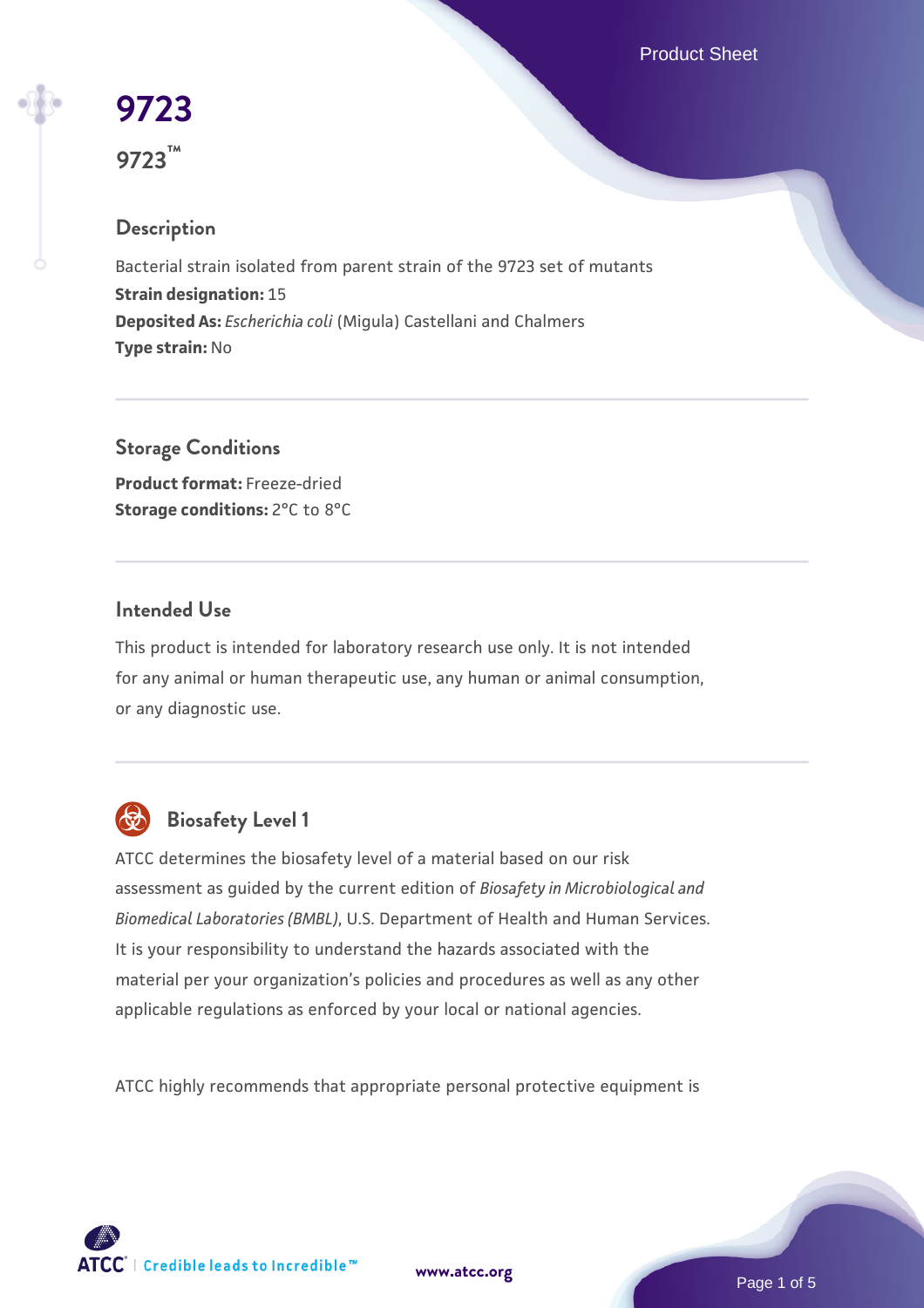always used when handling vials. For cultures that require storage in liquid nitrogen, it is important to note that some vials may leak when submersed in liquid nitrogen and will slowly fill with liquid nitrogen. Upon thawing, the conversion of the liquid nitrogen back to its gas phase may result in the vial exploding or blowing off its cap with dangerous force creating flying debris. Unless necessary, ATCC recommends that these cultures be stored in the vapor phase of liquid nitrogen rather than submersed in liquid nitrogen.

### **Certificate of Analysis**

For batch-specific test results, refer to the applicable certificate of analysis that can be found at www.atcc.org.

#### **Growth Conditions**

**Medium:**  [ATCC Medium 3: Nutrient agar or nutrient broth](https://www.atcc.org/-/media/product-assets/documents/microbial-media-formulations/3/atcc-medium-3.pdf?rev=7510837507e64d849c62a46b5b2197a1) **Temperature:** 37°C **Atmosphere:** Aerobic

#### **Handling Procedures**

- 1. Open vial according to enclosed instructions.
- 2. Using a single tube of #3 broth (5 to 6 ml), withdraw approximately 0.5 to 1.0 ml with a Pasteur or 1.0 ml pipette. Rehydrate the entire pellet.
- 3. Aseptically transfer this aliquot back into the broth tube. Mix well.
- 4. Use several drops of the suspension to inoculate an additional broth tube, a #3 agar slant and/or a plate.
- 5. Incubate all tubes and plate at 37°C for 24 hours.

**ATCC** | Credible leads to Incredible™

**[www.atcc.org](http://www.atcc.org)**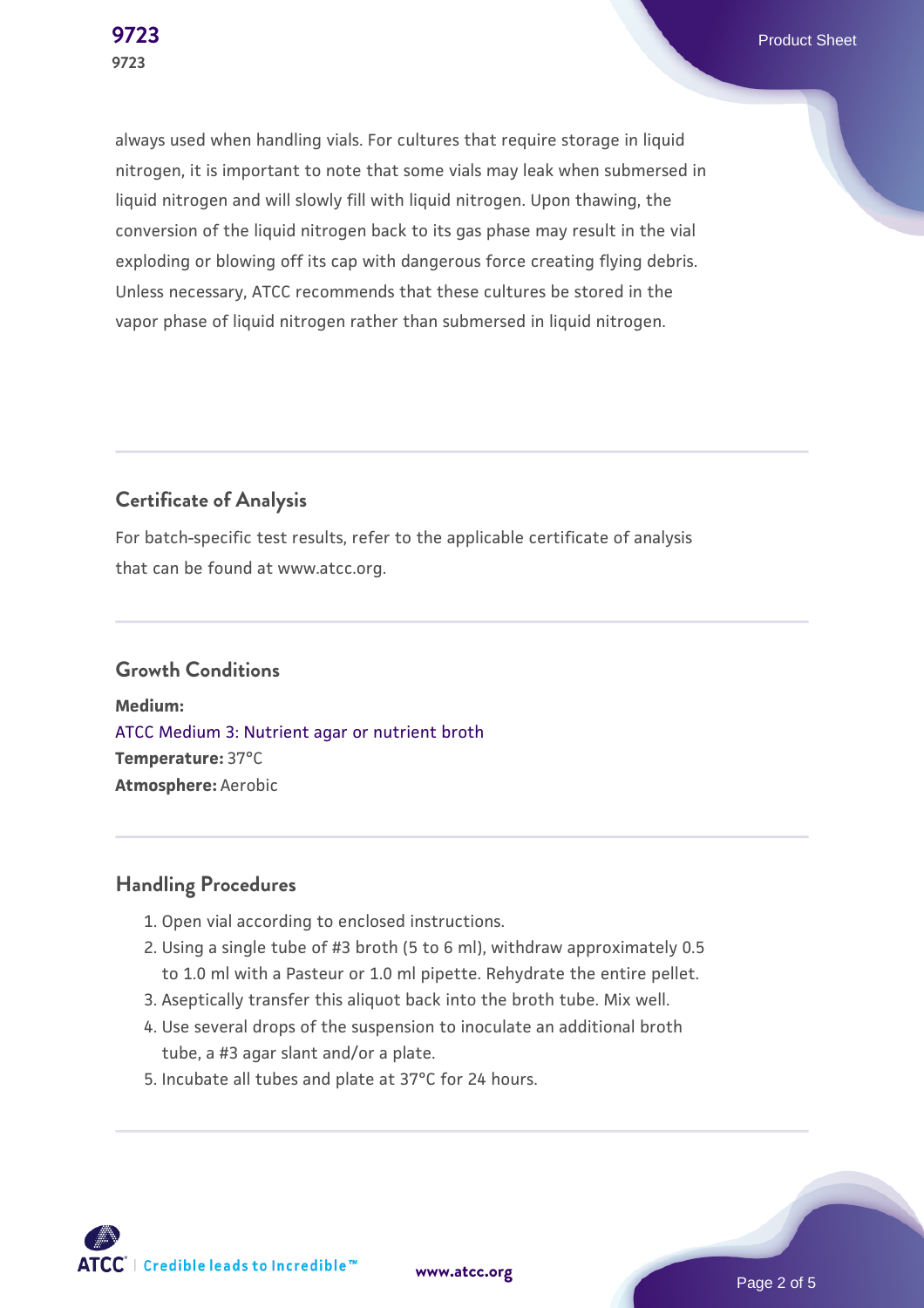#### **Notes**

Colonies on #3 agar are entire, glistening, smooth, translucent and gray. Some colonies may have a slightly irregular margin. Additional information on this culture is available on the ATCC<sup>®</sup> web site at www.atcc.org.

#### **Material Citation**

If use of this material results in a scientific publication, please cite the material in the following manner: 9723 (ATCC 9723)

#### **References**

References and other information relating to this material are available at www.atcc.org.

#### **Warranty**

The product is provided 'AS IS' and the viability of ATCC<sup>®</sup> products is warranted for 30 days from the date of shipment, provided that the customer has stored and handled the product according to the information included on the product information sheet, website, and Certificate of Analysis. For living cultures, ATCC lists the media formulation and reagents that have been found to be effective for the product. While other unspecified media and reagents may also produce satisfactory results, a change in the ATCC and/or depositor-recommended protocols may affect the recovery, growth, and/or function of the product. If an alternative medium formulation or reagent is used, the ATCC warranty for viability is no longer valid. Except as expressly set forth herein, no other warranties of any kind are provided, express or implied, including, but not limited to, any implied



**[www.atcc.org](http://www.atcc.org)**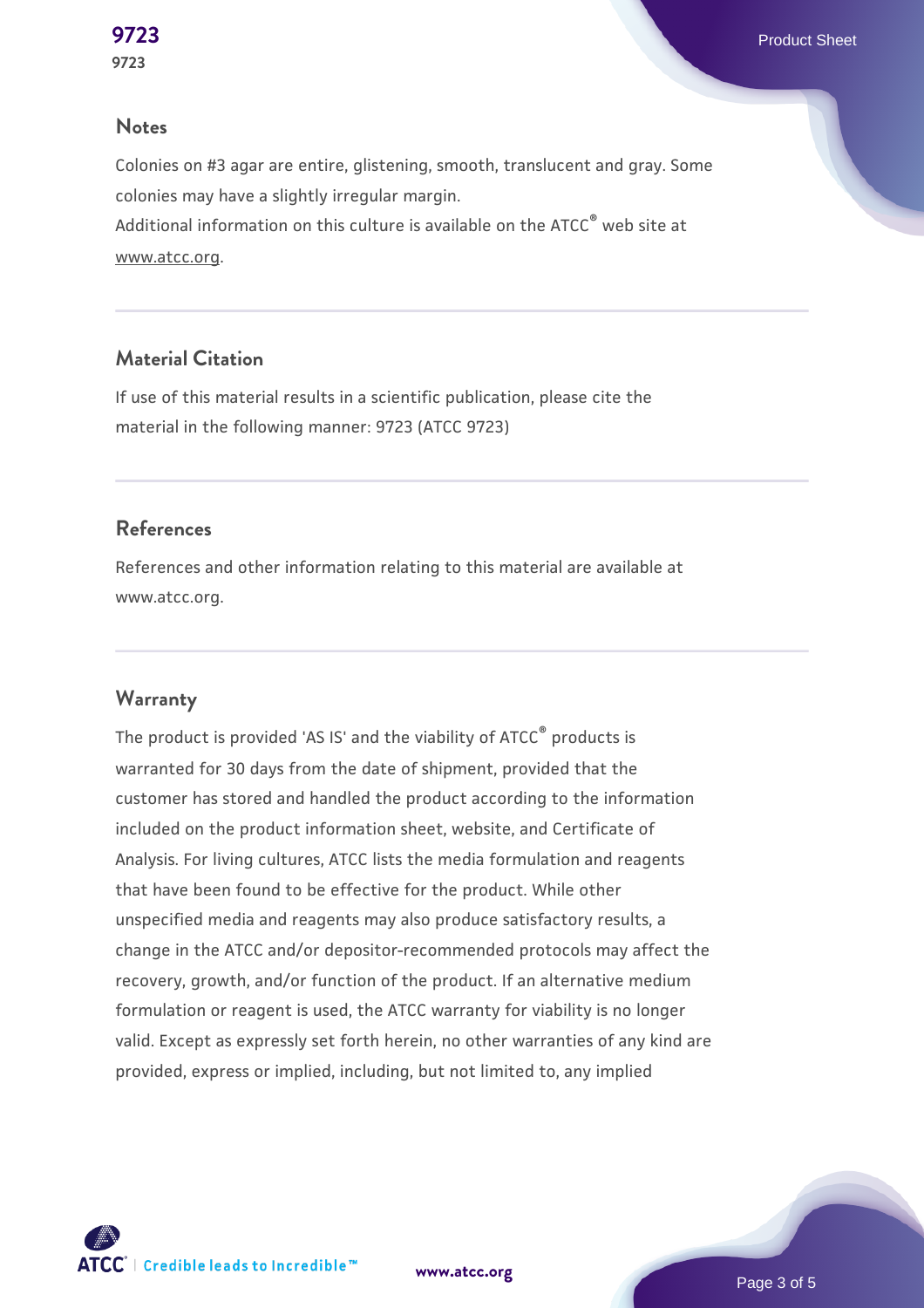warranties of merchantability, fitness for a particular purpose, manufacture according to cGMP standards, typicality, safety, accuracy, and/or noninfringement.

#### **Disclaimers**

This product is intended for laboratory research use only. It is not intended for any animal or human therapeutic use, any human or animal consumption, or any diagnostic use. Any proposed commercial use is prohibited without a license from ATCC.

While ATCC uses reasonable efforts to include accurate and up-to-date information on this product sheet, ATCC makes no warranties or representations as to its accuracy. Citations from scientific literature and patents are provided for informational purposes only. ATCC does not warrant that such information has been confirmed to be accurate or complete and the customer bears the sole responsibility of confirming the accuracy and completeness of any such information.

This product is sent on the condition that the customer is responsible for and assumes all risk and responsibility in connection with the receipt, handling, storage, disposal, and use of the ATCC product including without limitation taking all appropriate safety and handling precautions to minimize health or environmental risk. As a condition of receiving the material, the customer agrees that any activity undertaken with the ATCC product and any progeny or modifications will be conducted in compliance with all applicable laws, regulations, and guidelines. This product is provided 'AS IS' with no representations or warranties whatsoever except as expressly set forth herein and in no event shall ATCC, its parents, subsidiaries, directors, officers, agents, employees, assigns, successors, and affiliates be liable for indirect, special, incidental, or consequential damages of any kind in connection with or arising out of the customer's use of the product. While reasonable effort is made to ensure authenticity and reliability of materials on deposit, ATCC is not liable for damages arising from the misidentification or misrepresentation of such materials.



**[www.atcc.org](http://www.atcc.org)**

Page 4 of 5